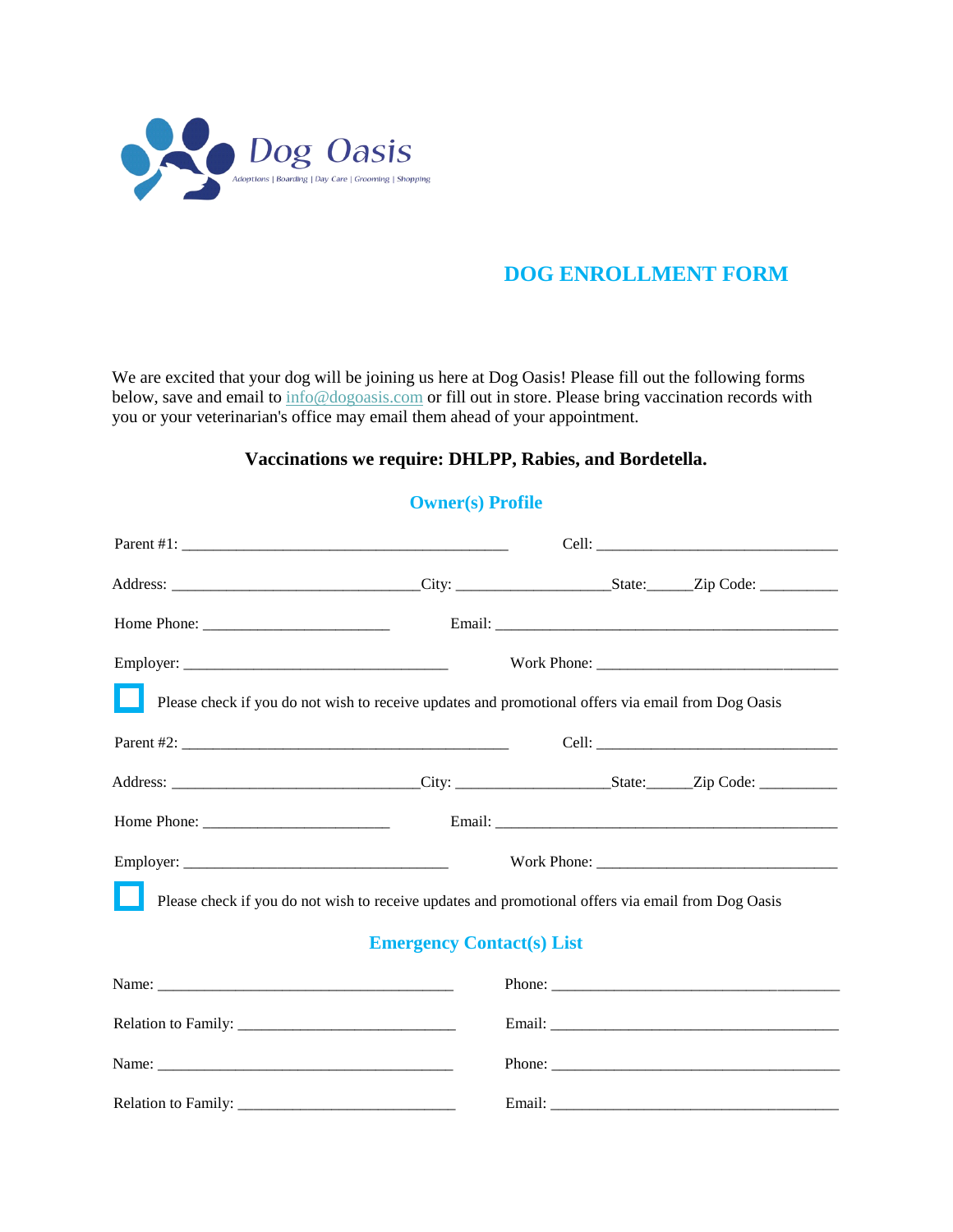|  | <b>Veterinarian Info</b> |  |
|--|--------------------------|--|
|  |                          |  |

| (In the rare event of an emergency, you will be notified, and your dog will be taken to the nearest<br>veterinarian) |                                                      |          |      |        |
|----------------------------------------------------------------------------------------------------------------------|------------------------------------------------------|----------|------|--------|
| <b>Pet Services</b>                                                                                                  |                                                      |          |      |        |
| Services Interested in:                                                                                              | Daycare<br>Boarding                                  | Grooming |      |        |
|                                                                                                                      |                                                      |          |      |        |
|                                                                                                                      |                                                      |          |      |        |
|                                                                                                                      | <b>Pet Profile</b>                                   |          |      |        |
| Dog's Name:                                                                                                          |                                                      |          |      |        |
|                                                                                                                      |                                                      | Sex:     | Male | Female |
|                                                                                                                      |                                                      |          |      |        |
| (Pets over 6 months enrolling for daycare must be spayed/neutered.)                                                  |                                                      |          |      |        |
| Where did you acquire your dog?                                                                                      |                                                      |          |      |        |
|                                                                                                                      |                                                      |          |      |        |
|                                                                                                                      | Type of food your dog is fed?<br>How much/How often? |          |      |        |
|                                                                                                                      |                                                      |          |      |        |
|                                                                                                                      |                                                      |          |      |        |
|                                                                                                                      | <b>Behavior</b>                                      |          |      |        |

# **(Check all that apply)**

| Has your dog attended daycare before?           | Is your dog food or water aggressive? |
|-------------------------------------------------|---------------------------------------|
| Toy play permitted in an open play environment? | Is your dog toy aggressive?           |

Altercation with a dog? \_\_\_\_\_\_\_\_\_\_\_\_\_\_\_\_\_\_\_\_\_\_ Prone to eating foreign objects? \_\_\_\_\_\_\_\_\_\_\_\_\_\_\_\_\_\_\_\_\_\_\_\_\_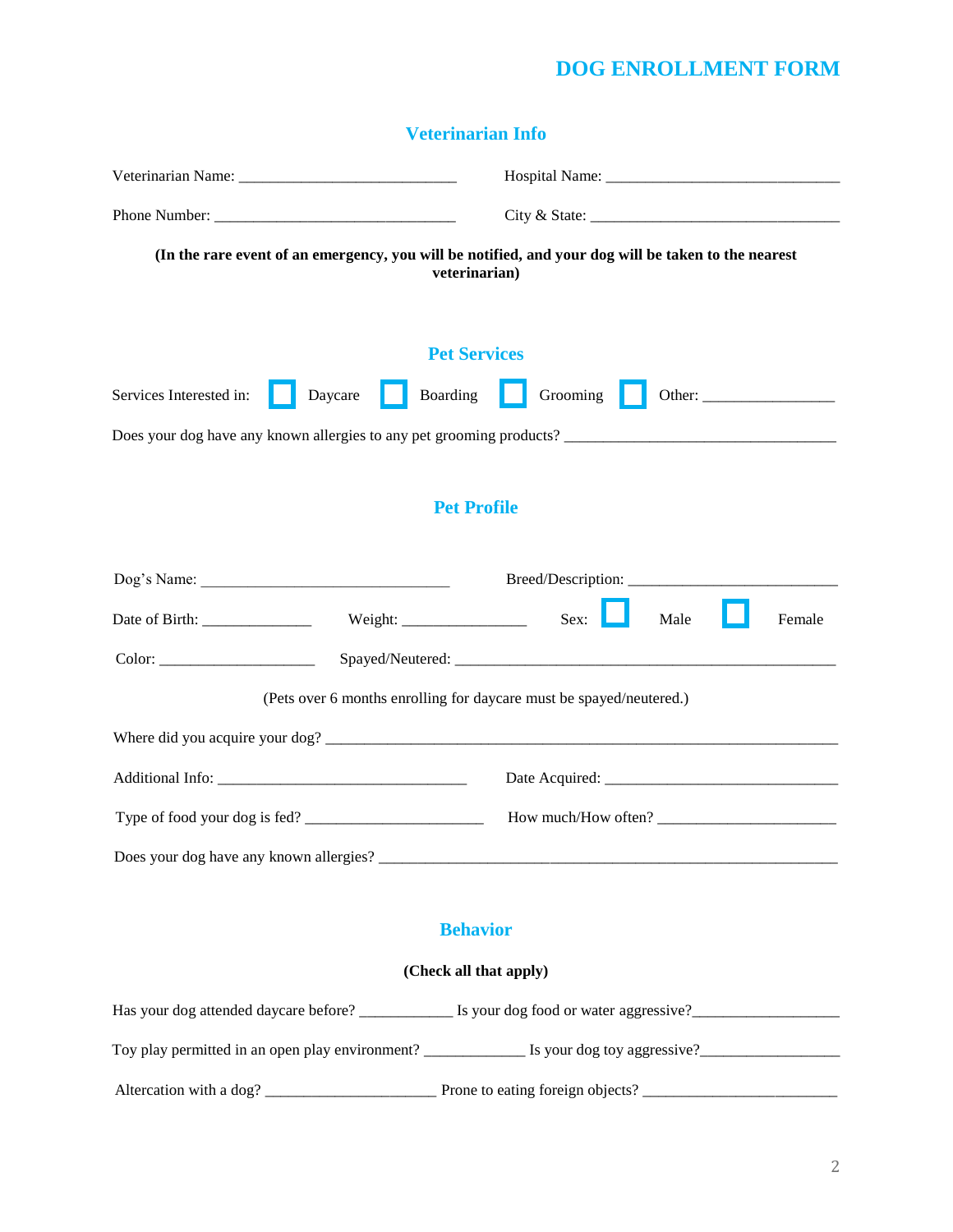| How does your dog react to much larger or much smaller dogs? |                                   |                                                                          |  |  |
|--------------------------------------------------------------|-----------------------------------|--------------------------------------------------------------------------|--|--|
|                                                              |                                   |                                                                          |  |  |
|                                                              |                                   |                                                                          |  |  |
|                                                              |                                   |                                                                          |  |  |
|                                                              | Can escape crate?                 |                                                                          |  |  |
|                                                              |                                   |                                                                          |  |  |
|                                                              |                                   |                                                                          |  |  |
|                                                              |                                   |                                                                          |  |  |
|                                                              | <b>Health History/Information</b> |                                                                          |  |  |
|                                                              | (Check all that apply)            |                                                                          |  |  |
|                                                              |                                   | Allergies: __________                                                    |  |  |
|                                                              |                                   | Tapeworms: ____________ Heartworms: ___________ Canine Cough: __________ |  |  |
|                                                              |                                   | Gastritis/Bloat: __________                                              |  |  |
| Any issues concerning:                                       |                                   |                                                                          |  |  |
| Heart: $\frac{\qquad \qquad }{\qquad \qquad }$               | Vision:                           | Hearing: __________<br>Skin:                                             |  |  |
| Hip/Bone: __________                                         |                                   |                                                                          |  |  |
|                                                              |                                   |                                                                          |  |  |
|                                                              |                                   |                                                                          |  |  |
|                                                              |                                   |                                                                          |  |  |
|                                                              |                                   |                                                                          |  |  |
|                                                              |                                   |                                                                          |  |  |
|                                                              |                                   |                                                                          |  |  |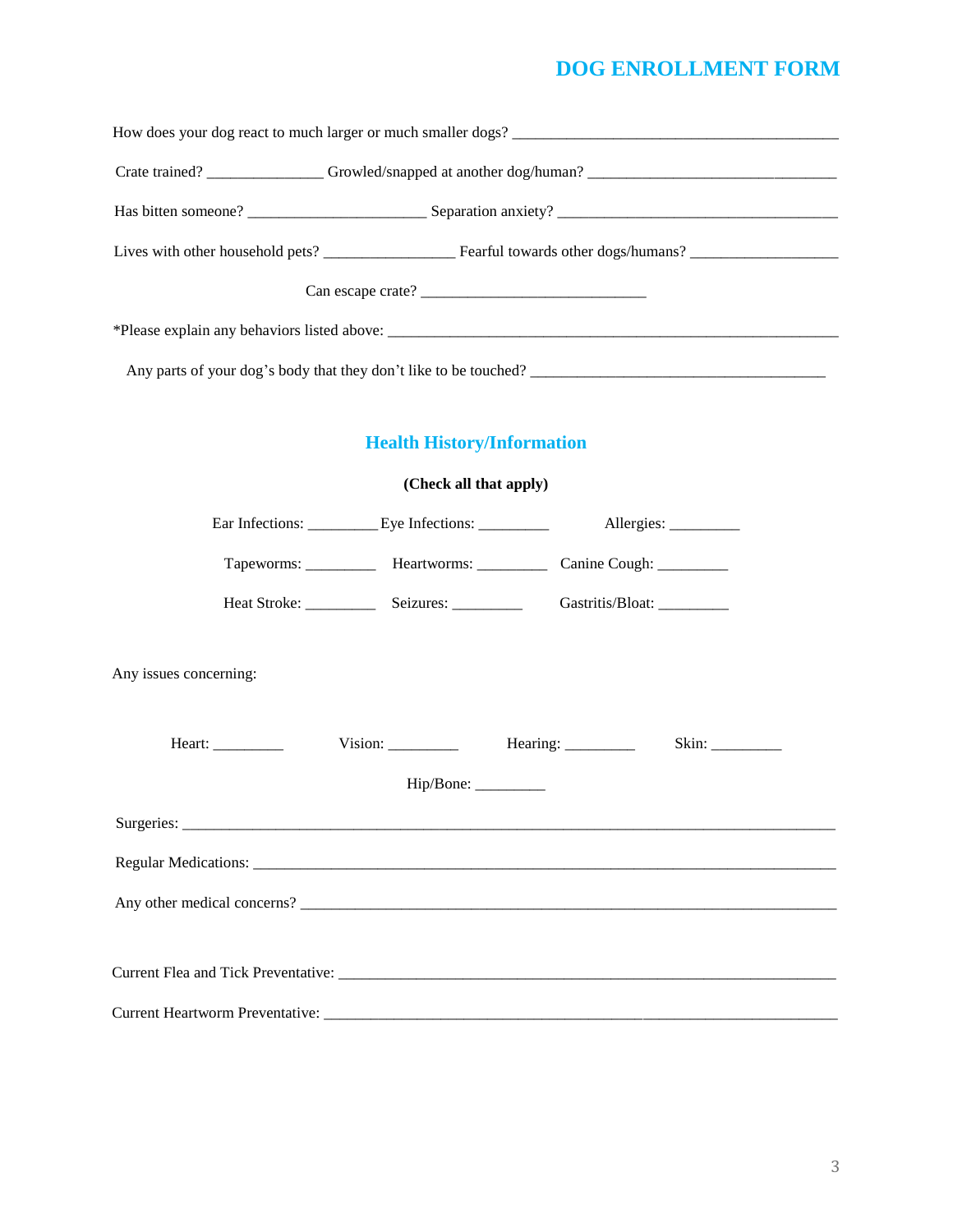$I$ , hereby certify that my dog(s), \_\_\_\_\_\_\_\_\_\_\_\_\_\_\_\_\_\_\_\_\_\_\_\_\_\_\_\_\_\_\_\_\_\_\_\_\_\_\_\_\_, is/are in good health, have not been ill with any communicable

diseases or parasites in the last 30 days, and have not harmed or shown aggressive or threatening behavior towards any person or any other dog. I also have read and understand and agree to the following:

1. *Inherent Risks.* I understand that Dog Oasis, LLC is an open-play environment and because of this there are inherent risks, which even when closely monitored, may result in the following:

1.1.1 Transfer of communicable parasites or an illness such as, but not limited to, the Canine Papilloma virus also known as "puppy warts," or an upper respiratory illness like Kennel Cough (Bordatella), which can be caused by a contagious bacteria or virus.

1.1.2 Injuries, usually benign, such as broken nails, sore pads, puncture wounds, abrasions and cuts, particularly in shorter coated breeds, etc.

1.1.3 Behavioral problems.

I also understand that if my dog(s) has/have grooming services, my dog(s) is/are at inherent risk for skin irritation, shampoo in eyes, risk of cuts, nicks, scratches, cutting of the nail quick, etc.

2. *Pet Health Issues While at Dog Oasis, LLC*. If health or behavioral problems develop with my dog(s), that these will be treated as deemed best by the staff of Dog Oasis, LLC within their sole discretion, and that I assume full financial responsibility for any and all expenses involved. If my dog(s) become(s) ill or injured, or is suspected to be ill or injured, or if for any other reason veterinary care is indicated, I authorize Dog Oasis, LLC to seek and provide veterinary care from my designated veterinarian or a veterinarian of their choice. If my dog's condition is emergent, I understand Dog Oasis, LLC will seek care at the closest veterinarian office location. During my absence, Dog Oasis, LLC will be caring for my dog. In the event of an emergency, I authorize the release of all medical records pertaining to the medical needs of my dog(s) to Dog Oasis, LLC and all subsidiaries. I give representatives of Dog Oasis, LLC authorization to communicate with said veterinarian regarding, diagnosis, prognosis and treatment of my  $dog(s)$ . (Initial)

In the rare and unfortunate event that my dog becomes deceased while in Dog Oasis's care, my dog will be taken to my designated veterinarian and maintained for pick-up or further instruction. If a necropsy is performed, I give permission for the veterinarian to release any and all findings to Dog Oasis, LLC and all subsidiaries. \_\_\_\_\_\_\_\_\_\_\_\_\_\_\_\_\_(Initial)

3. *Liability Release.* Dog Oasis, LLC and their team will not be liable for any health or behavioral problems that develop in my dog(s), and I hereby release them of any liability of any kind whatsoever arising from my dog(s) attendance and participation at Dog Oasis, LLC. I am solely responsible for any harm, including to any other dog(s), to the employees or invitees of Dog Oasis, LLC, or to the equipment, physical plant, or other property of Dog Oasis, LLC, caused by my dog(s) while my dog(s) is/are attending Dog Oasis, LLC.

4. *Preventative Maintenance Commitment.* I agree to maintain regular flea, tick, and heartworm preventative maintenance programs for as long as my dog(s) has/have active attendance and participation at Dog Oasis, LLC.

- **5.** *Crate Training.* I authorize my dog(s) to be placed in a crate during boarding and/or daycare.
- **6.** *Photography Release.* Photographs or other graphic, sound, or other image, likeness, recording, etc., may be made of my dog(s) by Dog Oasis, LLC and that such may be used for any purpose without compensation, and I release to Dog Oasis, LLC all rights that I may possess or claim to such image, likeness, recording, etc.